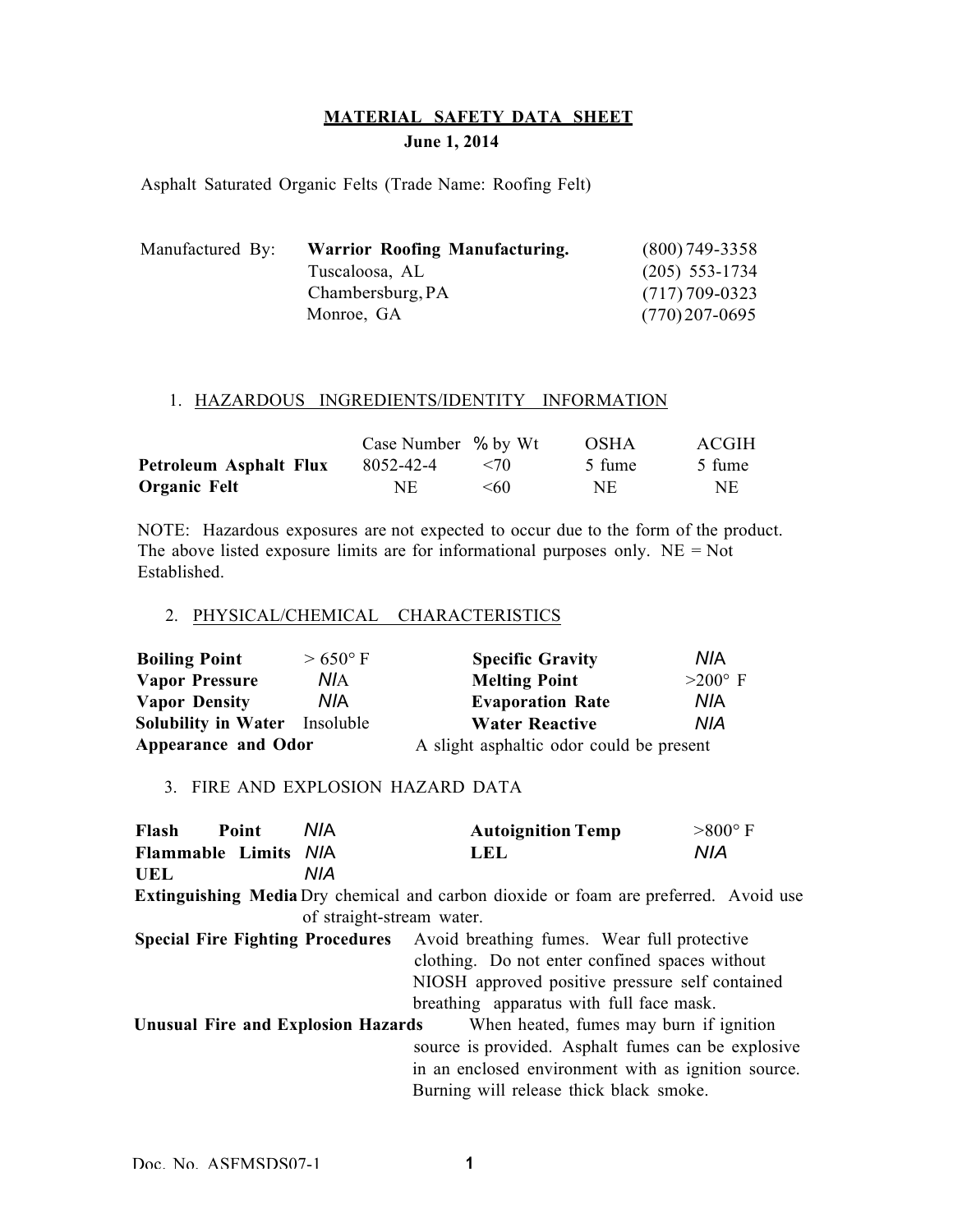### 4. REACTIVITY

| Stability                                                  | Stable                                     | Conditions to Avoid  | NIA |  |
|------------------------------------------------------------|--------------------------------------------|----------------------|-----|--|
| Incompatibility                                            | Strong acids or bases and oxidizing agents |                      |     |  |
| Hazardous Decomposition or Byproducts C02, CO, Ozone, H2S, |                                            |                      |     |  |
|                                                            |                                            | Oxides of sulfur,    |     |  |
|                                                            |                                            | Various hydrocarbons |     |  |
| Hazardous Polymerization                                   |                                            | Will Not Occur       |     |  |

#### 5. HEALTH HAZARD

| Routes of Entry | Inhalation, Skin Absorption, Ingestion |
|-----------------|----------------------------------------|
| Health Hazards  | Minor irritation                       |

- Eye Contact Minor irritation and scratching of eye possible. Remove contacts if in use. Immediately flush eyes with cool water taking care to flush under lids for thorough rinsing. Seek medical attention if imitation persists.
- Skin Contact Minor irritation. Wash exposed skin with warm soapy water or waterless hand cleaner. Avoid use of cleaners with pumice. Avoid use of solvents or thinners. Seek medical attention if irritation persists.
- Inhalation Minor irritation. Remove person to a well ventilated area. Clear throat with water or blow nose to clear. Seek medical attention if irritation persists.
- Ingestion Asphalt based products have a low toxicity if swallowed. Do not induce vomiting. Ifvomiting occurs, keep head lower than hips to avoid aspiration. Seek medical attention if vomiting occurs or if irritation persists.
- NOTE: This product is a mechanical irritant. As such, it is not expected to produce any chronic health effects as a result of exposure. Treatment should be based on removal of the source of irritation and treatment of symptoms if necessary.

#### 6. PRECAUTIONS FOR SAFE HANDLING AND USE

| Waste Disposal Method   | Dispose in accordance with local, state and federal         |
|-------------------------|-------------------------------------------------------------|
|                         | regulations.                                                |
| Precautions to be Taken | Store away from heat and sources of ignition, in accordance |
|                         | with local, state and federal regulations.                  |